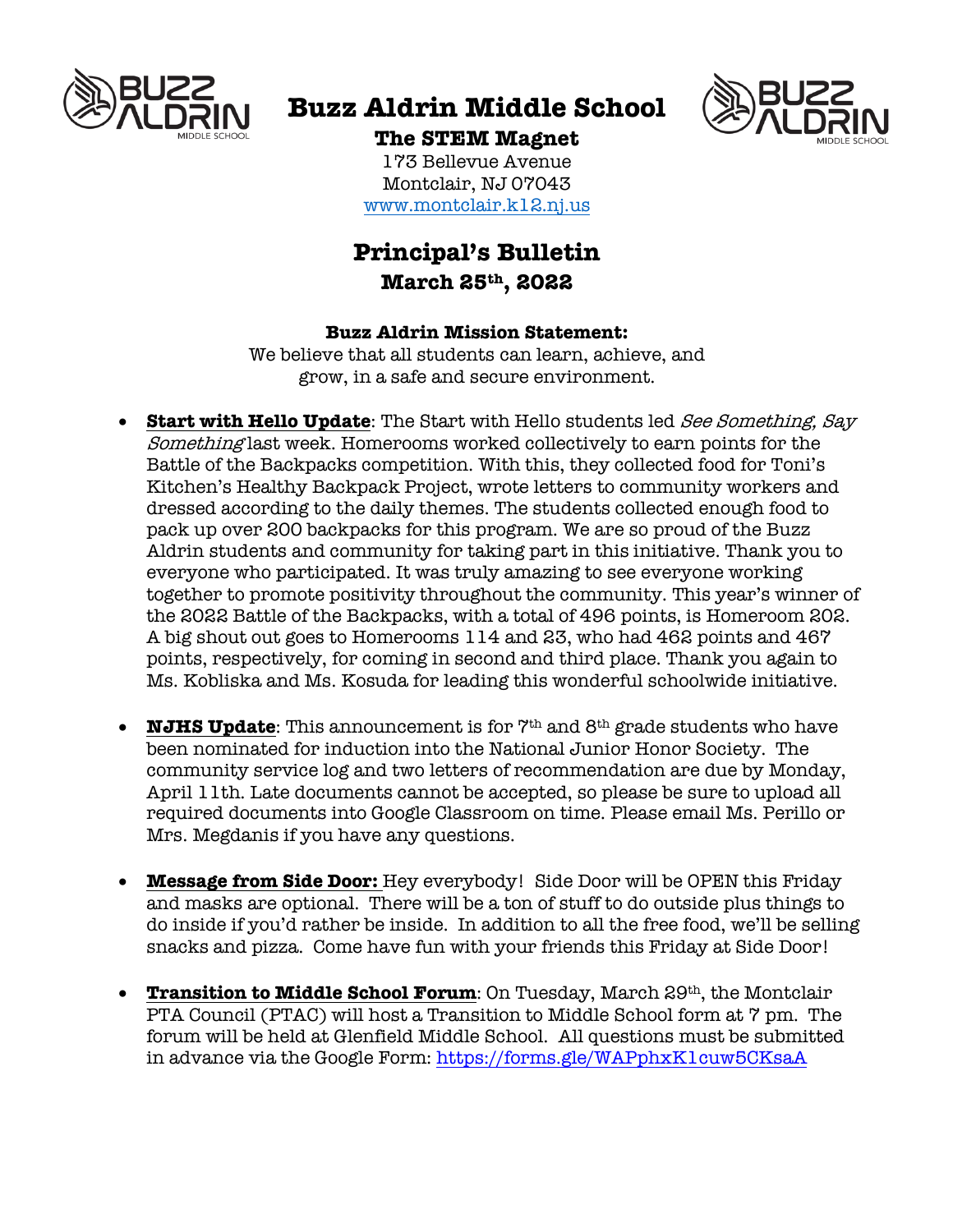## • **Montclair High School Information for 8th graders & families:**

- o On Monday, April 4th, Montclair High School will host an information meeting for all rising 8th graders at the Montclair High School auditorium. At this meeting, students and families will have a chance to learn about the high school from the administrators and more. Please see the attached flyer.
- o Montclair High School will host an Athletic Night on Tuesday, May 24th at 6 pm in the Montclair High School auditorium. All of our high school sports teams will be represented at this event. The event is intended for rising 9th graders through seniors who are interested in participating in athletics for the 2022-2023 school year. Parents/caregivers will be able to speak with our coaches and gather information about what they can expect when they get to the high school.

## • **Middle School Girls Volleyball Clinic Grades: 5-8**

- o **Fee:** \$85
- o When: Thursday Nights from March 31, 2022 May 26, 2022
- o Where: MHS Main Gym 7:00PM 8:30PM
- o **\*Registration will close once the capacity of 85 is reached. (SPACE IS LIMITED)\***
- o Register online at https://www.leaguelineup.com/forms.asp?url=mountiesmiddleschoolcl inic
	- § **\*The link above is for registration Only! Payment can be made separately via PayPal or Zelle to mhsgvballboosters@gmail.com. Please include name(s) of participant in online payment. Alternate payments (checks/cash) will be accepted on the first night of the clinic.**
- o **Program Description:** The 8-week clinic features basic instruction for those who are new to the game and advanced training for those with previous experience. The clinic will be run by the Montclair High School Volleyball Coaches. **Masks are optional but strongly recommended! Appropriate athletic attire and knee pads required!**
- o For more information contact Coach Pam Reilly at preilly@montclair.k12.nj.us

## • **Message from SEPAC**:

- $\circ$  On Monday, March 28<sup>th</sup>, SEPAC will host a meeting at 7 pm which focuses on summer camp options and will feature a presentation from Harbor Haven Summer Camp. Time will also be given for members to share suggestions about camps that have been successful for their children. The Zoom info is as follows:
	- *3/28, 7:00 pm -* SEPAC General Meeting Topic: SEPAC Camp Fair 2022 Time: Mar 28, 2022 07:00 PM Eastern Time (US and Canada) Join Zoom Meeting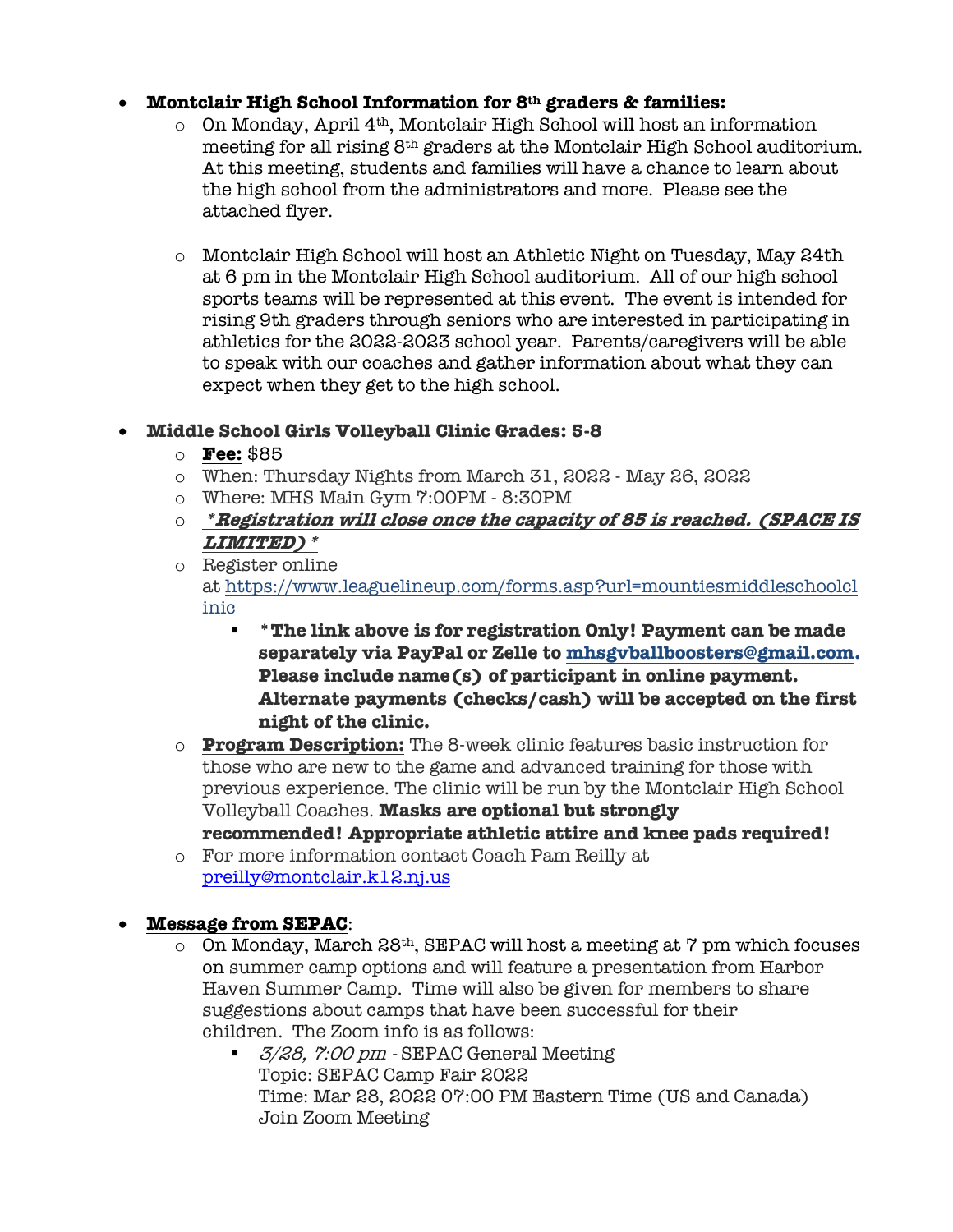https://us02web.zoom.us/j/83929317433?pwd=bXZkR3ErTjkxN1 NwQnNMTnhzaE9BUT09 Meeting ID: 839 2931 7433 Passcode: 663177

- o On April 1st at 6:30 pm: SEPAC will host the West Orange Summer Camp fair. Please see the attached flyer for more info.
- $\circ$  On Sunday, May 1<sup>st</sup>, there will be a Montclair Disability Parade held from 2 to 4 pm. Please see the attached flyer for more information.
- Please see Mr. Taylor's attached STEM Bulletin.
- **Important Information for Parents:**
	- o Please speak with your child about his/her/their behavior both in school and uptown. Several local businesses located near the school have reached out urging parents to speak with their children about their conduct and behavior.
	- o We are instilling behavior contracts for all three grade levels. Students must maintain appropriate behavior in school to be able to attend field trips/school events.
	- o Please visit the district website for the updated COVID-19 guidelines. It is located on the homepage under COVID-19 School Year 2021-2022.
- **MFEE Update**: MFEE is gearing up for its next big community event: ShowUS Montclair. In 2018, we hosted a **ShowDOWN**, a talent show with a competitive twist. In 2020, we decided to **ShowUP**, bringing us together virtually for a much-needed night of talent, laughter, and togetherness. And now in 2022, it's time to **ShowUS** all the talent that's been hiding right in our midst. On April 30th, we will be inviting the whole town to gather outside at Lackawanna Plaza for a fun evening filled with talented performers and storytellers.
- **District Devices**: We are no longer issuing loaner Chromebooks to students. Students will be responsible for bringing their own charged devices to school. Chromebooks are the only items we are accepting for parent drop-offs. Additionally, we are not accepting parent drop-offs for any items other than Chromebooks.

### **Next Week's Schedule of Days**

- Monday, March  $28<sup>th</sup> D$  Day
- Tuesday, March  $29<sup>th</sup>$  E Day
- Wednesday, March  $30<sup>th</sup>$  F Day
- Thursday, March  $31^{st}$  A Day
- Friday, April  $1^{st}$  B Day